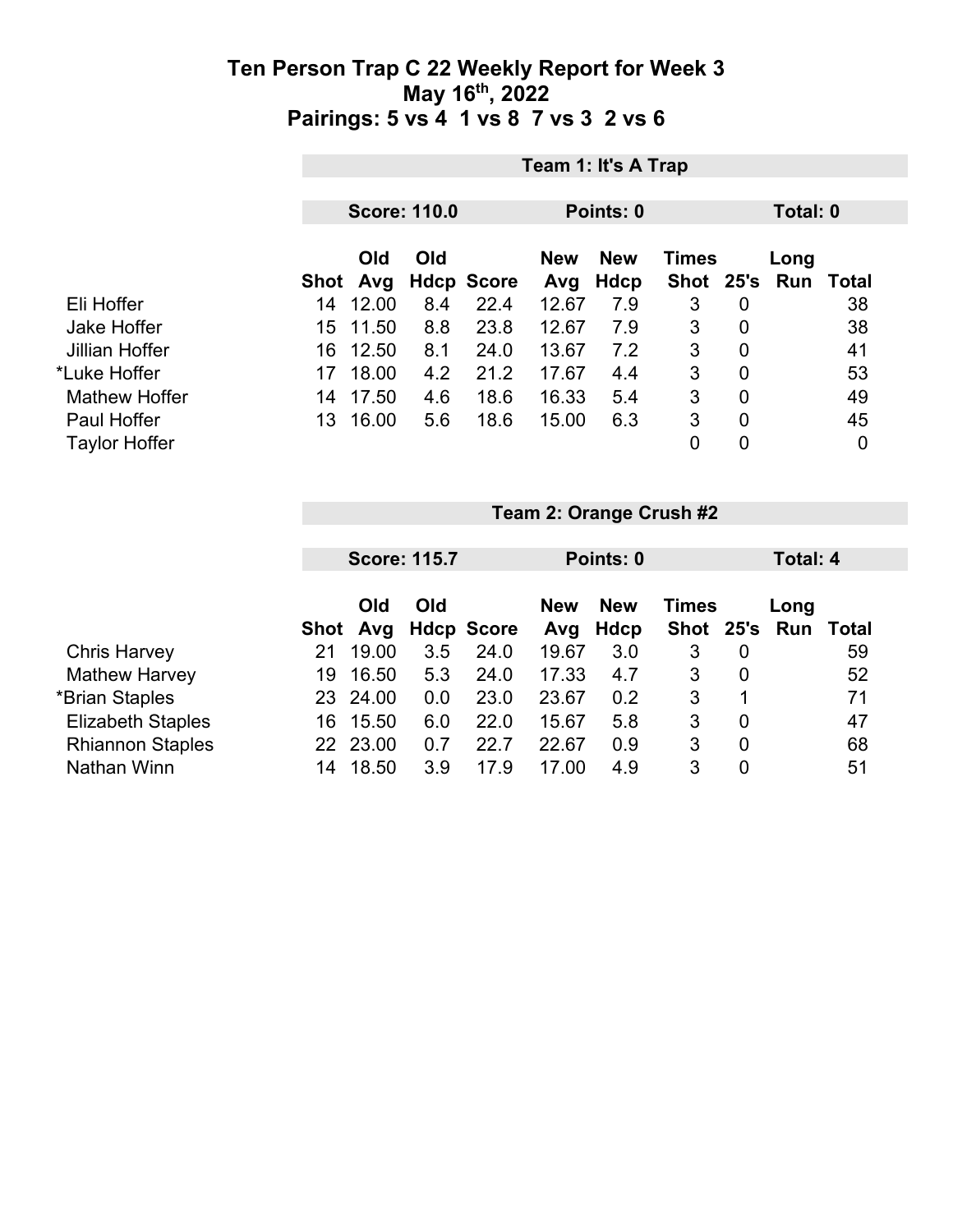|                       | <b>Team 3: Hot Shots</b> |       |     |                   |            |            |              |                |      |       |  |
|-----------------------|--------------------------|-------|-----|-------------------|------------|------------|--------------|----------------|------|-------|--|
|                       |                          |       |     |                   |            | Points: 0  |              |                |      |       |  |
|                       | <b>Score: 114.8</b>      |       |     |                   |            |            | Total: 3     |                |      |       |  |
|                       |                          | Old   | Old |                   | <b>New</b> | <b>New</b> | <b>Times</b> |                | Long |       |  |
|                       | Shot                     | Avg   |     | <b>Hdcp Score</b> | Avg        | Hdcp       | <b>Shot</b>  | 25's           | Run  | Total |  |
| <b>Bryan Newstrom</b> | 23                       | 20.50 | 2.5 | 24.0              | 21.33      | 1.9        | 3            | 0              |      | 64    |  |
| Jon Newstrom          | 16                       | 19.00 | 3.5 | 19.5              | 18.00      | 4.2        | 3            | 0              |      | 54    |  |
| *Gary Newtsrom        | 20                       | 20.50 | 2.5 | 22.5              | 20.33      | 2.6        | 3            | $\overline{0}$ |      | 61    |  |
| <b>Mike Parker</b>    | 15                       | 18.50 | 3.9 | 18.9              | 17.33      | 4.7        | 3            | $\overline{0}$ |      | 52    |  |
| <b>Steve Roland</b>   | 16                       | 17.50 | 4.6 | 20.6              | 17.00      | 4.9        | 3            | $\mathbf 0$    |      | 51    |  |
| <b>Zach Smithers</b>  | 24                       | 23.50 | 0.4 | 24.0              | 23.67      | 0.2        | 3            | $\overline{0}$ |      | 71    |  |
| Roger Specht          | 21                       | 21.50 | 1.8 | 22.8              | 21.33      | 1.9        | 3            | $\overline{0}$ |      | 64    |  |
| Mike Whitney          | 17                       | 17.50 | 4.6 | 21.6              | 17.33      | 4.7        | 3            | 0              |      | 52    |  |

#### **Team 4: Blind Shooters**

|                      | <b>Score: 120.8</b> |            |     | Points: 2         |                   |                    |                             | Total: 3       |             |       |  |
|----------------------|---------------------|------------|-----|-------------------|-------------------|--------------------|-----------------------------|----------------|-------------|-------|--|
|                      | Shot                | Old<br>Avg | Old | <b>Hdcp Score</b> | <b>New</b><br>Avg | <b>New</b><br>Hdcp | <b>Times</b><br><b>Shot</b> | 25's           | Long<br>Run | Total |  |
| Mark Brenny          | 18                  | 17.50      | 4.6 | 22.6              | 17.67             | 4.4                | 3                           | 0              |             | 53    |  |
| <b>Steve Bystrom</b> | 13                  | 17.00      | 4.9 | 17.9              | 15.67             | 5.8                | 3                           | 0              |             | 47    |  |
| <b>Rob Delmont</b>   | 17                  | 19.50      | 3.2 | 20.2              | 18.67             | 3.7                | 3                           | 0              |             | 56    |  |
| <b>Steve Delmont</b> | 18                  | 12.50      | 8.1 | 24.0              | 14.33             | 6.8                | 3                           | 0              |             | 43    |  |
| Eric Dusbabek        | 25                  | 21.50      | 1.8 | 25.0              | 22.67             | 0.9                | 3                           | 1              | 25          | 68    |  |
| Mike Dusbabek        | 21                  | 21.50      | 1.8 | 22.8              | 21.33             | 1.9                | 3                           | 0              |             | 64    |  |
| <b>Larry Hovland</b> | 19                  | 16.50      | 5.3 | 24.0              | 17.33             | 4.7                | 3                           | 0              |             | 52    |  |
| Paul Pechan          | 17                  | 21.00      | 2.1 | 19.1              | 19.67             | 3.0                | 3                           | 0              |             | 59    |  |
| <b>Chris Swenson</b> |                     | 22 21.50   | 1.8 | 23.8              | 21.67             | 1.6                | 3                           | $\overline{0}$ |             | 65    |  |
| *Ben West            | 19                  | 14.00      | 7.0 | 24.0              | 15.67             | 5.8                | 3                           | 0              |             | 47    |  |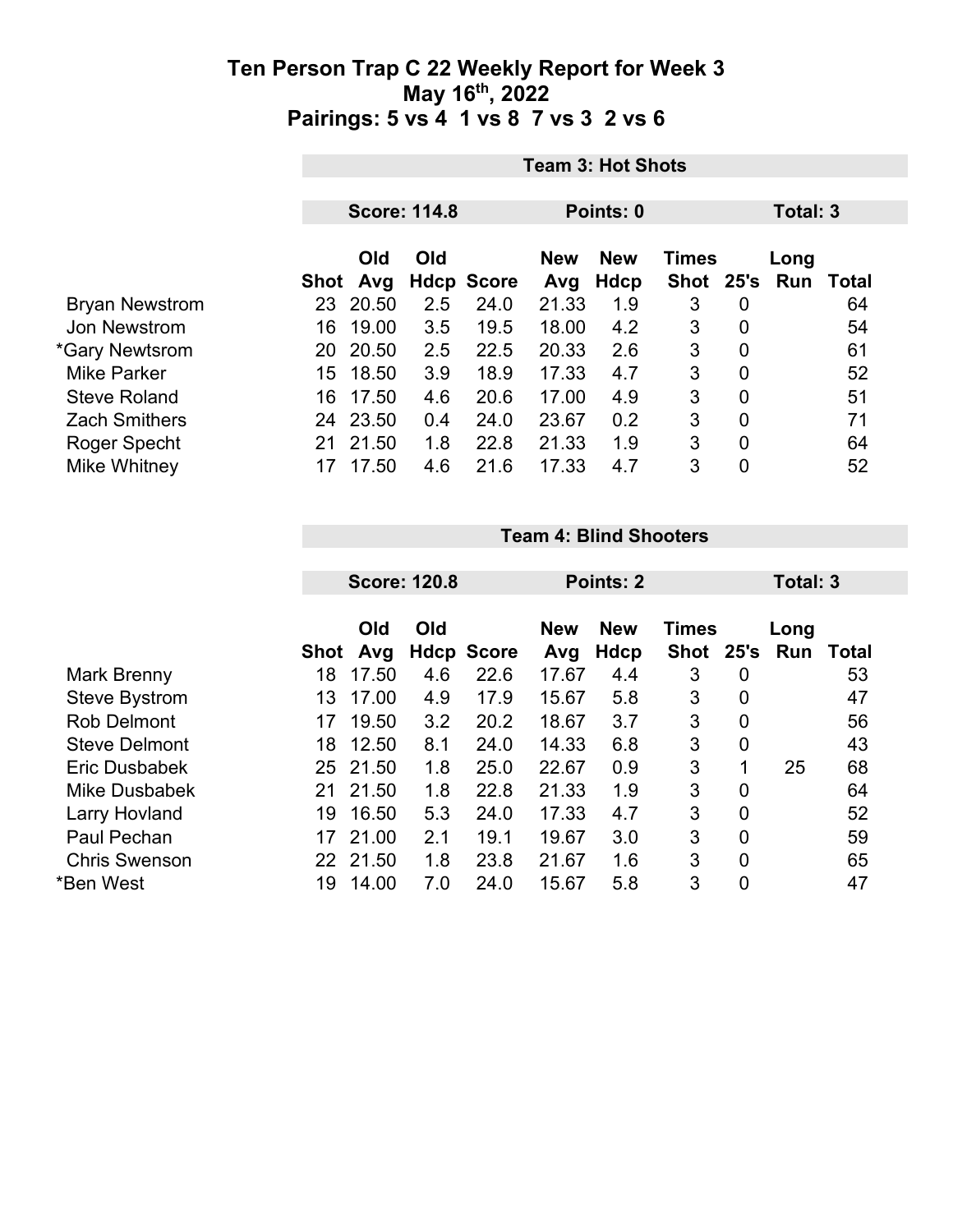|                         | <b>Team 5: Giga Chads</b> |          |     |                   |            |             |              |                |      |                  |  |
|-------------------------|---------------------------|----------|-----|-------------------|------------|-------------|--------------|----------------|------|------------------|--|
|                         | <b>Score: 120.0</b>       |          |     | Points: 0         |            |             | Total: 2     |                |      |                  |  |
|                         |                           | Old      | Old |                   | <b>New</b> | <b>New</b>  | <b>Times</b> |                | Long |                  |  |
|                         |                           | Shot Avg |     | <b>Hdcp Score</b> | Avg        | <b>Hdcp</b> | Shot 25's    |                |      | <b>Run Total</b> |  |
| <b>Daniel Claessens</b> | 20                        | 16.00    | 5.6 | 24.0              | 17.33      | 4.7         | 3            | $\mathbf 0$    |      | 52               |  |
| *Lucas Hemling          | 22                        | 17.50    | 4.6 | 24.0              | 19.00      | 3.5         | 3            | $\overline{0}$ |      | 57               |  |
| Luke Kolstead           | 24                        | 24.50    | 0.0 | 24.0              | 24.33      | 0.0         | 3            | 1              |      | 73               |  |
| Jeremy Mangen           | 17                        | 13.50    | 7.4 | 24.0              | 14.67      | 6.5         | 3            | $\overline{0}$ |      | 44               |  |
| Luke Peikert            | 21                        | 17.00    | 4.9 | 24.0              | 18.33      | 4.0         | 3            | $\mathbf 0$    |      | 55               |  |

|                     |      | <b>Score: 120.0</b> |      |                   | Points: 2  |            |              |                | Total: 4 |       |  |
|---------------------|------|---------------------|------|-------------------|------------|------------|--------------|----------------|----------|-------|--|
|                     |      |                     |      |                   |            |            |              |                |          |       |  |
|                     |      | Old                 | Old  |                   | <b>New</b> | <b>New</b> | <b>Times</b> |                | Long     |       |  |
|                     | Shot | Avg                 |      | <b>Hdcp Score</b> | Avg        | Hdcp       | Shot 25's    |                | Run      | Total |  |
| Joseph Hugill       | 21   | 19.00               | 3.5  | 24.0              | 19.67      | 3.0        | 3            | $\overline{0}$ |          | 59    |  |
| Ken Hugill          | 22   | 19.00               | 3.5  | 24.0              | 20.00      | 2.8        | 3            | $\overline{0}$ |          | 60    |  |
| Ashley Lehman       | 10   | 8.00                | 11.2 | 21.2              | 8.67       | 10.7       | 3            | 0              |          | 26    |  |
| Justin Lehman       | 17   | 13.50               | 7.4  | 24.0              | 14.67      | 6.5        | 3            | 0              |          | 44    |  |
| <b>Art Newton</b>   | 21   | 15.50               | 6.0  | 24.0              | 17.33      | 4.7        | 3            | $\mathbf 0$    |          | 52    |  |
| David Newton        | 24   | 18.50               | 3.9  | 24.0              | 20.33      | 2.6        | 3            | 0              |          | 61    |  |
| <b>Kelly Newton</b> |      | 11.50               | 8.8  | 19.8              | 11.33      | 8.9        | 3            | 0              |          | 34    |  |

**Team 6: Cheating Bastards**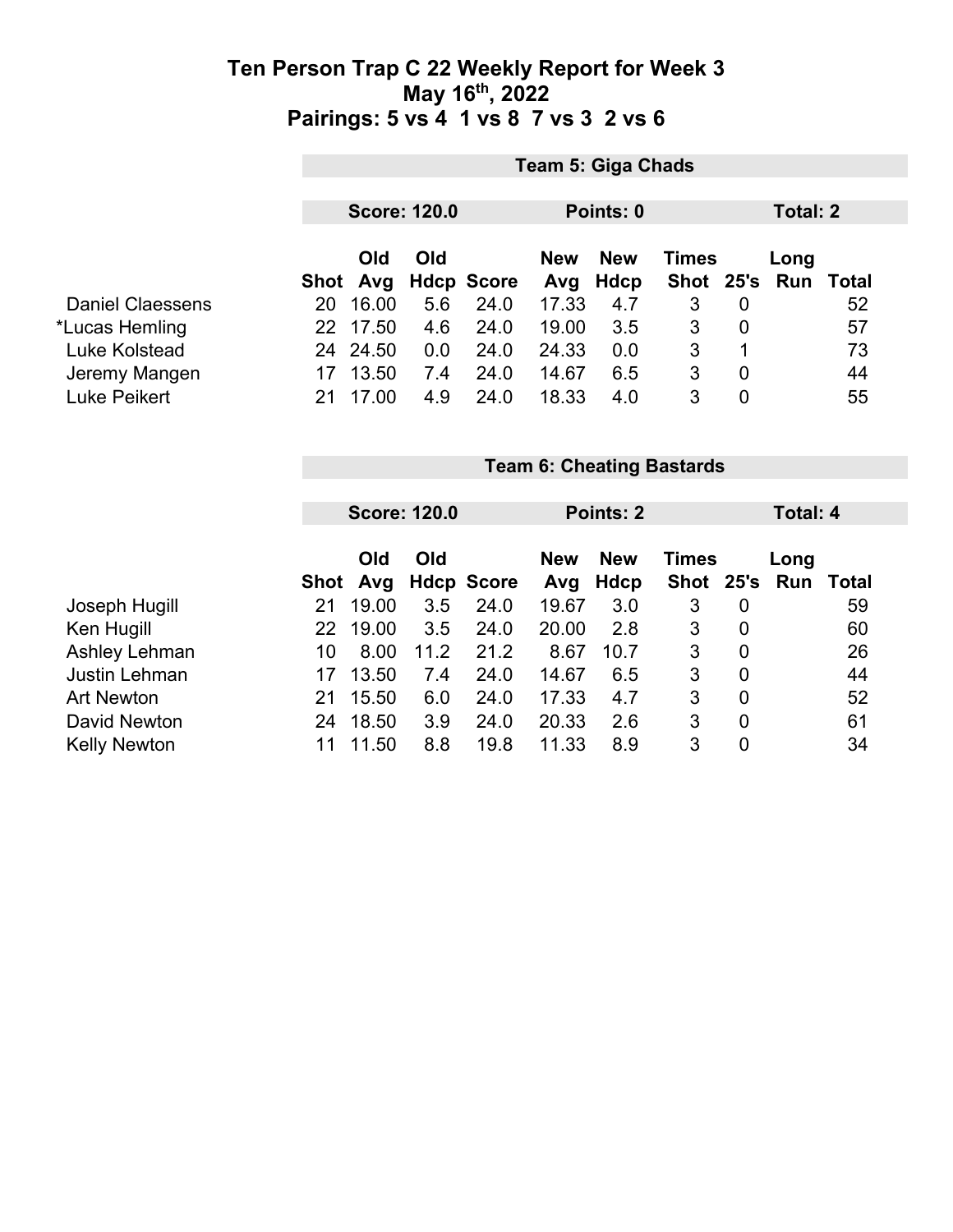|                       |                 |            |                     |                   |                   | Team 7: Up in Smoke    |                             |             |                             |              |
|-----------------------|-----------------|------------|---------------------|-------------------|-------------------|------------------------|-----------------------------|-------------|-----------------------------|--------------|
|                       |                 |            | <b>Score: 116.6</b> |                   |                   | Points: 2              |                             |             | Total: 6                    |              |
|                       | Shot            | Old<br>Avg | Old                 | <b>Hdcp Score</b> | <b>New</b><br>Avg | <b>New</b><br>Hdcp     | <b>Times</b><br><b>Shot</b> | 25's        | Long<br>Run                 | <b>Total</b> |
| *Andre Audette        |                 | 16 23.50   | 0.4                 | 16.4              | 21.00             | 2.1                    | 3                           | 1           |                             | 63           |
| <b>Grant Audette</b>  | 10 <sup>°</sup> | 14.00      | 7.0                 | 17.0              | 12.67             | 7.9                    | 3                           | 0           |                             | 38           |
| <b>Isaac Audette</b>  | 21              | 19.00      | 3.5                 | 24.0              | 19.67             | 3.0                    | 3                           | $\mathbf 0$ |                             | 59           |
| <b>Bill Bruggeman</b> |                 | 22 23.00   | 0.7                 | 22.7              | 22.67             | 0.9                    | $\sqrt{3}$                  | $\mathbf 0$ |                             | 68           |
| D Bruggeman           |                 | 20 20.00   | 2.8                 | 22.8              | 20.00             | 2.8                    | 3                           | $\mathbf 0$ |                             | 60           |
| J Bruggeman           | 21              | 21.00      | 2.1                 | 23.1              | 21.00             | 2.1                    | $\sqrt{3}$                  | 0           |                             | 63           |
| Zack Zack             |                 | 23 15.50   | 6.0                 | 24.0              | 18.00             | 4.2                    | 3                           | $\mathbf 0$ |                             | 54           |
|                       |                 |            |                     |                   |                   | Team 8: League average |                             |             |                             |              |
|                       |                 |            | <b>Score: 116.8</b> |                   |                   | Points: 2              |                             |             | <b>Total: 2</b>             |              |
|                       | Shot            | Old<br>Avg | Old                 | <b>Hdcp Score</b> | <b>New</b><br>Avg | <b>New</b><br>Hdcp     | <b>Times</b><br>0           | 0           | Long<br>Shot 25's Run Total | 0            |

Super Shooters: Eric Dusbabek 25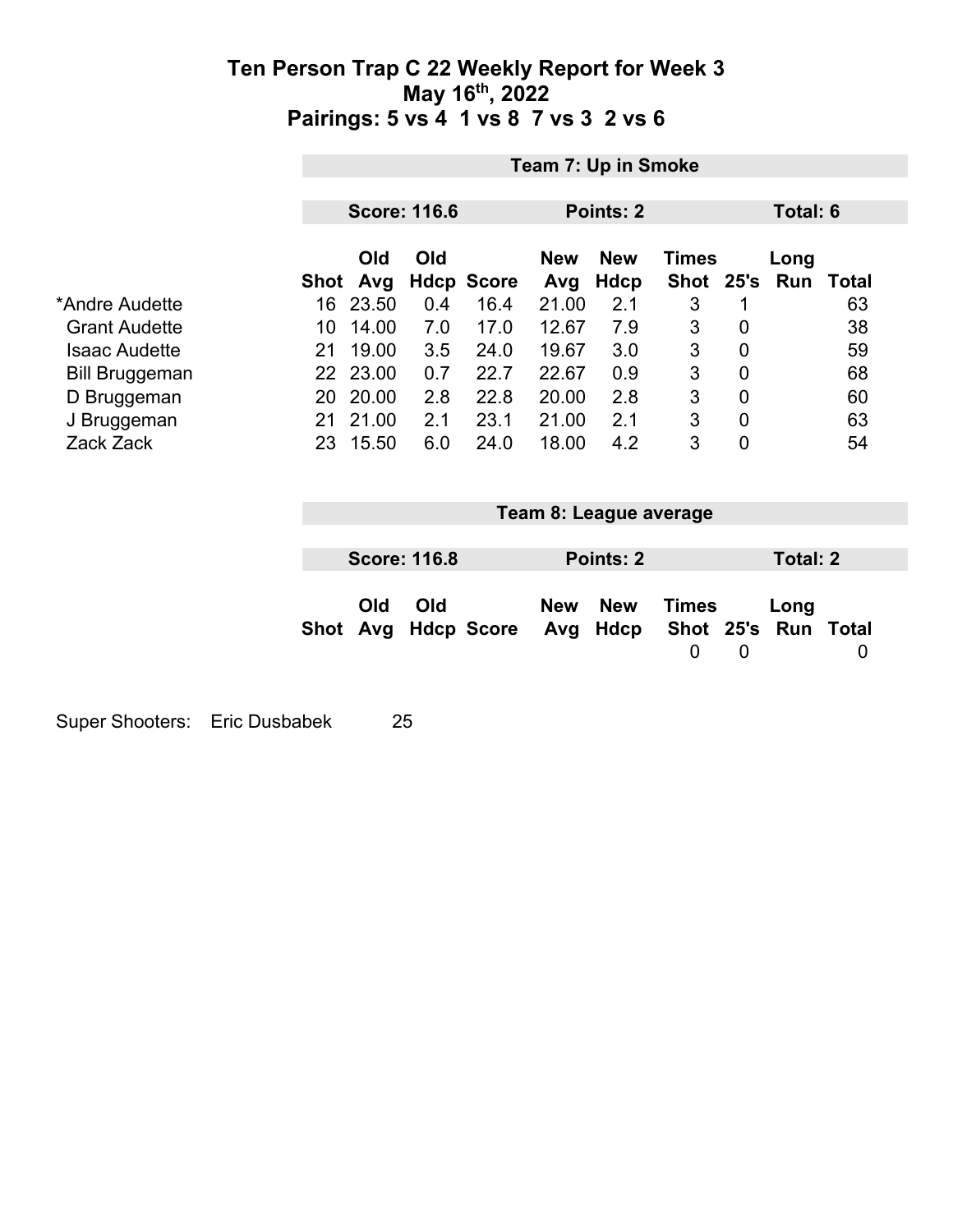# **Ten Person Trap C 22 Team Standings through week 3**

| Team 7 | <b>Up in Smoke</b>       | 6.0 |
|--------|--------------------------|-----|
| Team 6 | <b>Cheating Bastards</b> | 4.0 |
| Team 2 | <b>Orange Crush #2</b>   | 4.0 |
| Team 4 | <b>Blind Shooters</b>    | 3.0 |
| Team 3 | <b>Hot Shots</b>         | 3.0 |
| Team 8 | League average           | 2.0 |
| Team 5 | <b>Giga Chads</b>        | 2.0 |
| Team 1 | It's A Trap              | 0.0 |
|        |                          |     |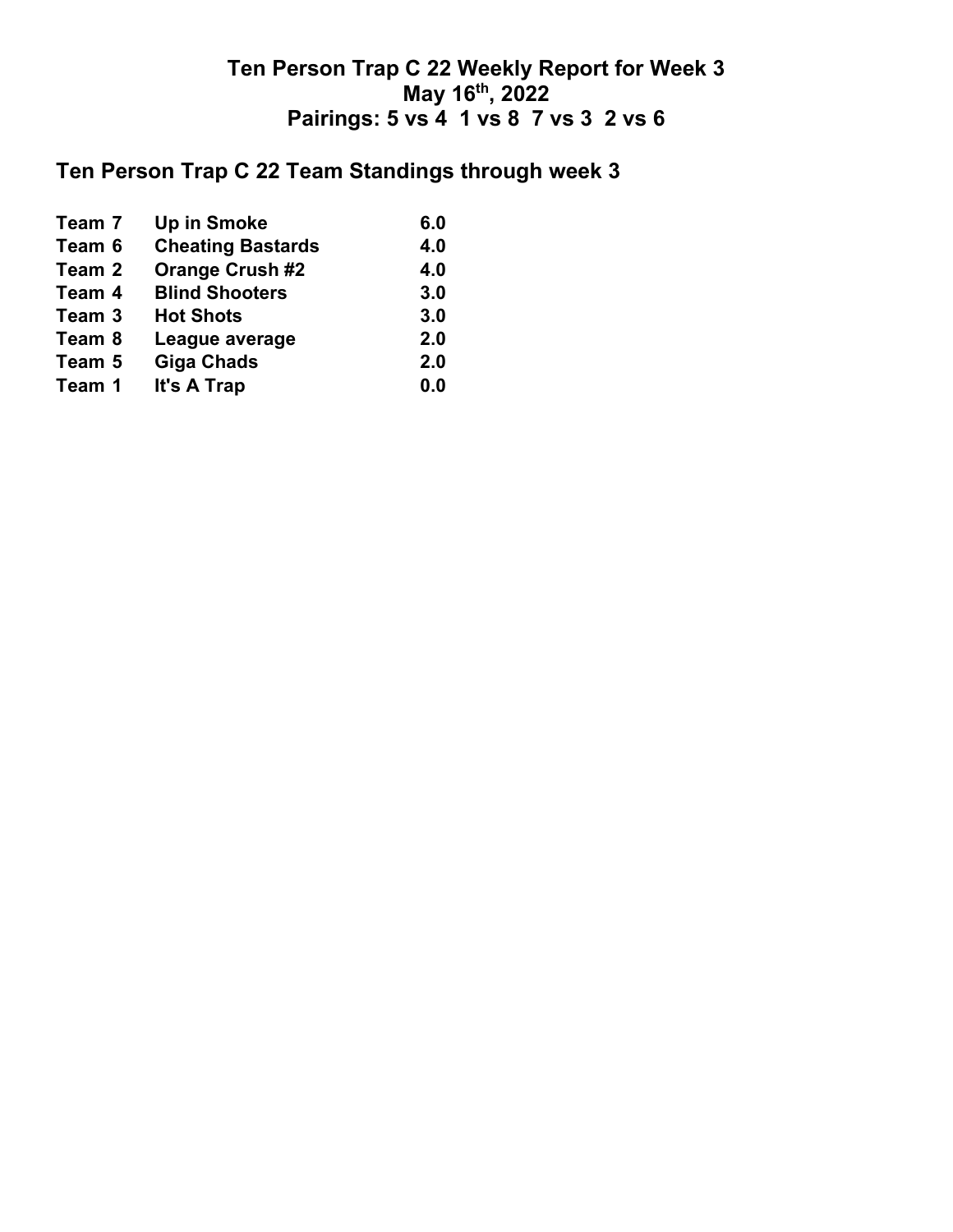## **Ten Person Trap C 22 Total Target Leaders Through Week 3**

| Shooter                  | Total | Avg   | <b>Rounds Straights Team</b> |                |                          |
|--------------------------|-------|-------|------------------------------|----------------|--------------------------|
| <b>Luke Kolstead</b>     | 73    | 24.33 | 3                            | 1              | Giga Chads               |
| <b>Zach Smithers</b>     | 71    | 23.67 | 3                            | 0              | <b>Hot Shots</b>         |
| <b>Brian Staples</b>     | 71    | 23.67 | 3                            | 1              | Orange Crush #2          |
| <b>Bill Bruggeman</b>    | 68    | 22.67 | 3                            | 0              | Up in Smoke              |
| <b>Rhiannon Staples</b>  | 68    | 22.67 | 3                            | 0              | Orange Crush #2          |
| <b>Eric Dusbabek</b>     | 68    | 22.67 | 3                            | 1              | <b>Blind Shooters</b>    |
| <b>Chris Swenson</b>     | 65    | 21.67 | 3                            | 0              | <b>Blind Shooters</b>    |
| Roger Specht             | 64    | 21.33 | 3                            | 0              | <b>Hot Shots</b>         |
| <b>Mike Dusbabek</b>     | 64    | 21.33 | 3                            | 0              | <b>Blind Shooters</b>    |
| <b>Bryan Newstrom</b>    | 64    | 21.33 | 3                            | 0              | <b>Hot Shots</b>         |
| J Bruggeman              | 63    | 21.00 | 3                            | 0              | Up in Smoke              |
| <b>Andre Audette</b>     | 63    | 21.00 | 3                            | 1              | Up in Smoke              |
| <b>Gary Newtsrom</b>     | 61    | 20.33 | 3                            | 0              | <b>Hot Shots</b>         |
| <b>David Newton</b>      | 61    | 20.33 | 3                            | 0              | <b>Cheating Bastards</b> |
| Ken Hugill               | 60    | 20.00 | 3                            | 0              | <b>Cheating Bastards</b> |
| D Bruggeman              | 60    | 20.00 | 3                            | 0              | Up in Smoke              |
| Joseph Hugill            | 59    | 19.67 | 3                            | 0              | <b>Cheating Bastards</b> |
| <b>Isaac Audette</b>     | 59    | 19.67 | 3                            | 0              | Up in Smoke              |
| Paul Pechan              | 59    | 19.67 | 3                            | 0              | <b>Blind Shooters</b>    |
| <b>Chris Harvey</b>      | 59    | 19.67 | 3                            | 0              | Orange Crush #2          |
| <b>Lucas Hemling</b>     | 57    | 19.00 | 3                            | 0              | Giga Chads               |
| <b>Rob Delmont</b>       | 56    | 18.67 | 3                            | 0              | <b>Blind Shooters</b>    |
| <b>Luke Peikert</b>      | 55    | 18.33 | 3                            | 0              | Giga Chads               |
| <b>Jon Newstrom</b>      | 54    | 18.00 | 3                            | 0              | <b>Hot Shots</b>         |
| Zack Zack                | 54    | 18.00 | 3                            | 0              | Up in Smoke              |
| Luke Hoffer              | 53    | 17.67 | 3                            | 0              | It's A Trap              |
| Mark Brenny              | 53    | 17.67 | 3                            | 0              | <b>Blind Shooters</b>    |
| <b>Mathew Harvey</b>     | 52    | 17.33 | 3                            | $\overline{0}$ | Orange Crush #2          |
| <b>Art Newton</b>        | 52    | 17.33 | 3                            | 0              | <b>Cheating Bastards</b> |
| Mike Whitney             | 52    | 17.33 | 3                            | 0              | <b>Hot Shots</b>         |
| Larry Hovland            | 52    | 17.33 | 3                            | 0              | <b>Blind Shooters</b>    |
| <b>Mike Parker</b>       | 52    | 17.33 | 3                            | 0              | <b>Hot Shots</b>         |
| <b>Daniel Claessens</b>  | 52    | 17.33 | 3                            | 0              | Giga Chads               |
| Nathan Winn              | 51    | 17.00 | 3                            | 0              | Orange Crush #2          |
| <b>Steve Roland</b>      | 51    | 17.00 | 3                            | 0              | <b>Hot Shots</b>         |
| <b>Mathew Hoffer</b>     | 49    | 16.33 | 3                            | 0              | It's A Trap              |
| <b>Elizabeth Staples</b> | 47    | 15.67 | 3                            | 0              | Orange Crush #2          |
| <b>Ben West</b>          | 47    | 15.67 | 3                            | 0              | <b>Blind Shooters</b>    |